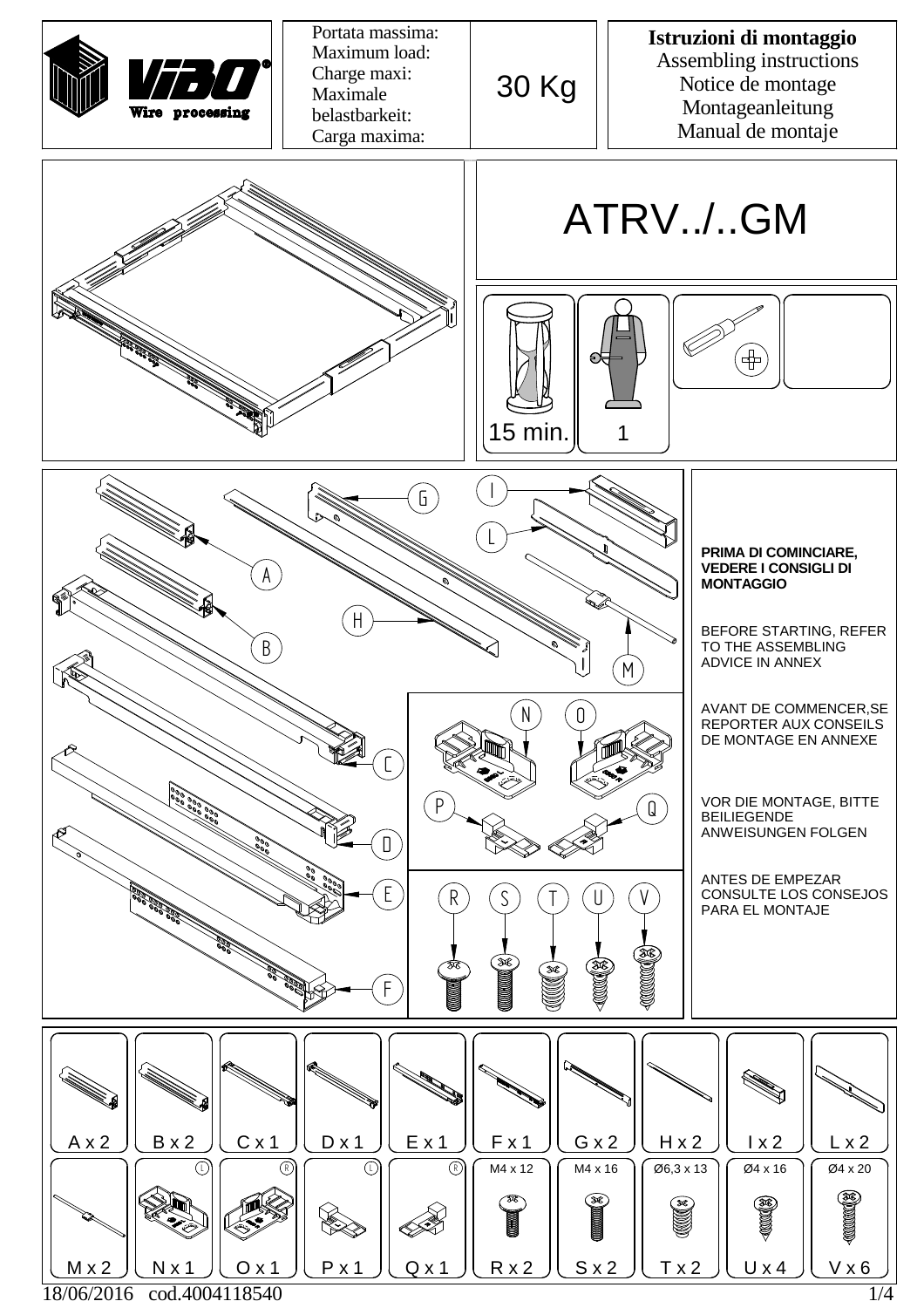

18/06/2016 cod.4004118540 2/4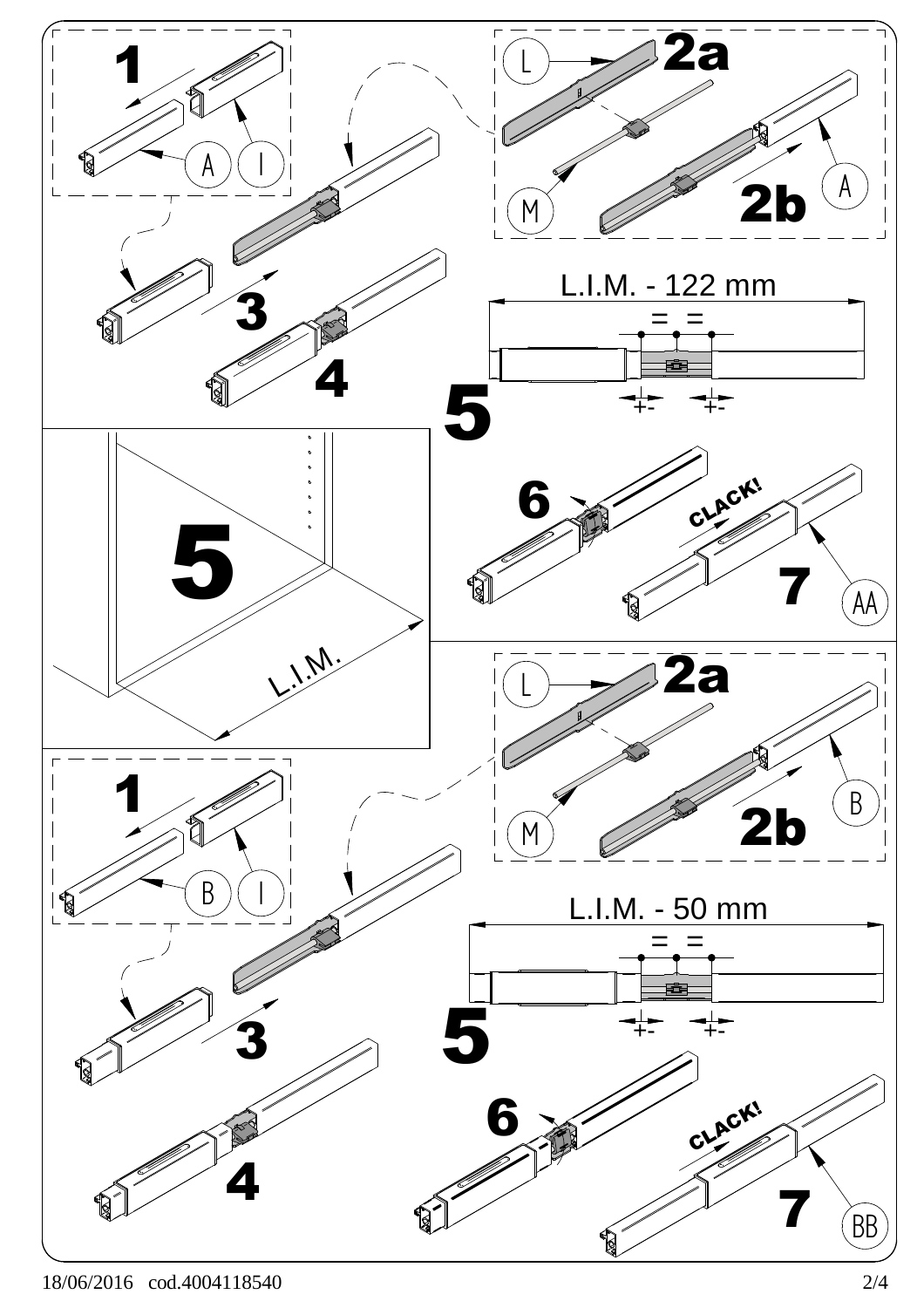

18/06/2016 cod.4004118540 3/4